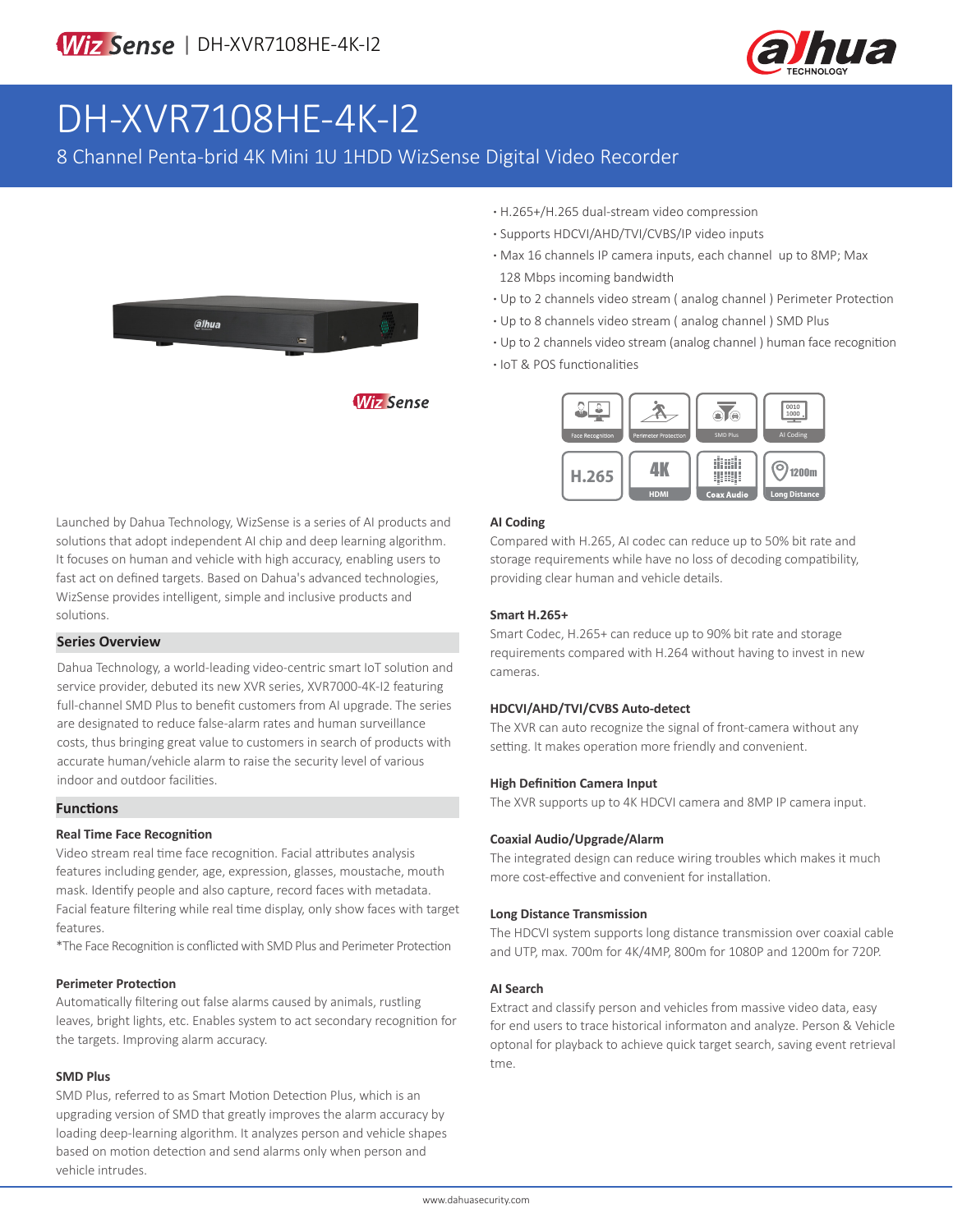# Wiz Sense | DH-XVR7108HE-4K-I2

## **Technical Specification** System Main Processor Embedded Processor Operating System Embedded LINUX Perimeter Protection Performance 2 channels, 10 IVS for each channel Object classification Human/Vehicle secondary recognition for tripwire and intrusion AI Search Search by target classification (Human, Vehicle) Face Recognition Performance Max 12 face pictures/sec processing 2 channels video stream face recognition, only support analog camera Stranger Mode Detect strangers' faces (not in device's face database). Similarity threshold can be set manually. AI Search Up to 8 target face images search at same time, similarity threshold can be set for each target face image. Database Management Up to 10 face databases with 20,000 face images in total. Name, gender, birthday, address, certificate type, cerificate No., countries&regions and state can be added to each face picture. Database Application Each database can be applied to video channels independently . Trigger Events<br>Alarm Out, BTZ Astivation ata Alarm Out, PTZ Activation, etc. SMD Plus Performance 8 channels AI Search Search by target classification (Human, Vehicle) Video and Audio Analog Camera Input 8 channels, BNC HDCVI Camera Input 4K, 6MP, 5MP, 4MP, 1080P@25/30fps, 720P@50/60fps, 720P@25/30fps AHD Camera Input 4K, 5MP, 4MP, 3MP, 1080P@25/30, 720P@25/30fps TVI Camera Input 4K, 5MP, 4MP, 3MP, 1080P@25/30, 720P@25/30fps CVBS Camera Input PAL/NTSC IP Camera Input 8+8 channels, each channel up to 8MP Audio In/Out 8/1, RCA Two-way Talk Reuse audio in/out, RCA Recording Compression AI Coding/H.265+/H.265/H.264+/H.264 Resolution 4K, 6MP, 5MP, 4K-N, 4MP, 3MP, 1080P, 720P, 960H, D1, CIF Record Rate Main stream: 4K (1fps–15fps); 6MP(1fps–20 fps); 5MP(1 fps–25fps); 4K-N/4MP/3MP/1080P/720P/960H/D1/CIF (1fps–25/30fps) Sub steram:960H(1fps–15fps); D1/CIF(1fps–25/30fps) Bit Rate 32 Kbps–8192 Kbps Per Channel Record Mode Manual, Schedule (General, Continuous), MD (Video detection: Motion Detection, Video Loss, Tampering), Alarm, Stop

| Record Interval                    | 1-60 min (default: 60 min), Pre-record: 1 s-30 s, Post-<br>record: 10 s-300 s                                                                                                                            |  |  |
|------------------------------------|----------------------------------------------------------------------------------------------------------------------------------------------------------------------------------------------------------|--|--|
| Audio Compression                  | G.711A, G.711U, PCM                                                                                                                                                                                      |  |  |
| Audio Sample Rate                  | 8 KHz, 16 bit Per Channel                                                                                                                                                                                |  |  |
| Audio Bit Rate                     | 64 Kbps Per Channel                                                                                                                                                                                      |  |  |
| Display                            |                                                                                                                                                                                                          |  |  |
| Interface                          | 1 HDMI, 1 VGA                                                                                                                                                                                            |  |  |
| Resolution                         | HDMI: 3840 × 2160, 1920 × 1080, 1280 × 1024, 1280 ×<br>720<br>VGA: 1920 × 1080, 1280 × 1024, 1280 × 720                                                                                                  |  |  |
| Multi-screen Display               | When IP extension mode not enabled: 1/4/8/9<br>When IP extension mode enabled: 1/4/8/9/16                                                                                                                |  |  |
| <b>OSD</b>                         | Camera title, Time, Video loss, Camera lock, Motion<br>detection, Recording                                                                                                                              |  |  |
| Network                            |                                                                                                                                                                                                          |  |  |
| Interface                          | 1 RJ-45 Port (1000 MB)                                                                                                                                                                                   |  |  |
| Network Function                   | HTTP, HTTPS, TCP/IP, IPv4/IPv6, Wi-Fi, 3G/4G, SNMP,<br>UPnP, RTSP, UDP, SMTP, NTP, DHCP, DNS, IP Filter,<br>PPPoE, DDNS, FTP, Alarm Server, P2P, IP Search (Supports<br>Dahua IP camera, DVR, NVS, etc.) |  |  |
| Max. User Access                   | 128 users                                                                                                                                                                                                |  |  |
| Smart Phone                        | iPhone, iPad, Android                                                                                                                                                                                    |  |  |
| Interoperability                   | ONVIF 16.12, CGI Conformant                                                                                                                                                                              |  |  |
| Video Detection and Alarm          |                                                                                                                                                                                                          |  |  |
| <b>Trigger Events</b>              | Recording, PTZ, Tour, Video Push, Email, FTP, Snapshot,<br>Buzzer and Screen Tips                                                                                                                        |  |  |
| Video Detection                    | Motion Detection, MD Zones: 396 (22 × 18), Video Loss,<br>Tampering and Diagnosis                                                                                                                        |  |  |
| Alarm input                        | 8                                                                                                                                                                                                        |  |  |
| Relay Output                       | 3                                                                                                                                                                                                        |  |  |
| Playback and Backup                |                                                                                                                                                                                                          |  |  |
| Playback                           | 1/4/9                                                                                                                                                                                                    |  |  |
| Search Mode                        | Time /Date, Alarm, MD and Exact Search (accurate to<br>second)                                                                                                                                           |  |  |
| Playback Function                  | Play, Pause, Stop, Rewind, Fast play, Slow Play, Next<br>File, Previous File, Next Camera, Previous Camera, Full<br>Screen, Repeat, Shuffle, Backup Selection, Digital Zoom                              |  |  |
| Backup Mode                        | <b>USB Device/Network</b>                                                                                                                                                                                |  |  |
| Storage                            |                                                                                                                                                                                                          |  |  |
| Internal HDD                       | 1 SATA Port, up to 10TB capacity                                                                                                                                                                         |  |  |
| eSATA                              | N/A                                                                                                                                                                                                      |  |  |
| Auxiliary Interface                |                                                                                                                                                                                                          |  |  |
| <b>USB</b>                         | 2 USB Ports (1 USB 2.0 , 1 USB 3.0)                                                                                                                                                                      |  |  |
| <b>RS485</b>                       | 1 Port, for PTZ Control                                                                                                                                                                                  |  |  |
| RS232                              | N/A                                                                                                                                                                                                      |  |  |
| Electrical                         |                                                                                                                                                                                                          |  |  |
| Power Supply                       | DC 12V/3A                                                                                                                                                                                                |  |  |
| Power Consumption<br>(Without HDD) | $<$ 15 $W$                                                                                                                                                                                               |  |  |